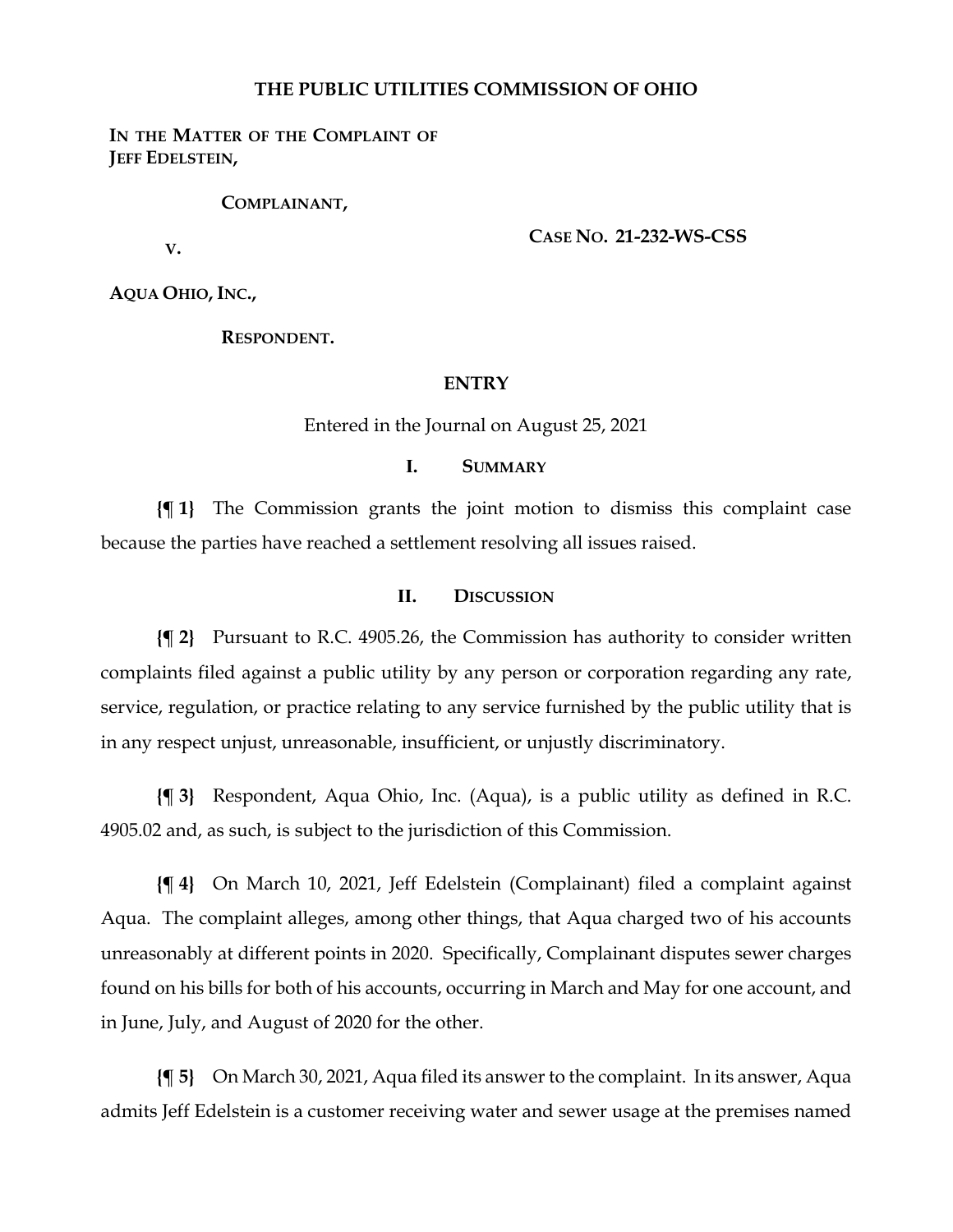in the complaint. In its answer, Aqua admits some and denies others of the complaint's allegations and sets forth several affirmative defenses. Among other things, Aqua specifically avers that, in an attempt to resolve this dispute, on January 6, 2021, and again on January 13, 2021, its customer service representatives spoke with Mr. Edelstein to discuss the bills and charges. Additionally, Aqua avers that it has reviewed for accuracy Complainant's accounts and has not identified any billing errors.

**{¶ 6}** On May 21, 2021, the attorney examiner, by Entry, scheduled a prehearing settlement conference to occur on June 10, 2021, the purpose of which was to explore the parties' willingness to negotiate a resolution of the complaint in lieu of an evidentiary hearing.

**{¶ 7}** On August 4, 2021, the parties filed a joint motion to dismiss the case owing to the parties reaching a settlement resolving all issues raised, and requesting, on that basis, that the Commission should dismiss this case.

**{¶ 8}** The Commission finds that the joint motion for case dismissal should be granted and that this case should be dismissed.

### **III. ORDER**

**{¶ 9}** It is, therefore,

**{¶ 10}** ORDERED, That the joint motion for dismissal be granted, and that Case No. 21-232-WS-CSS be dismissed and closed of record. It is, further,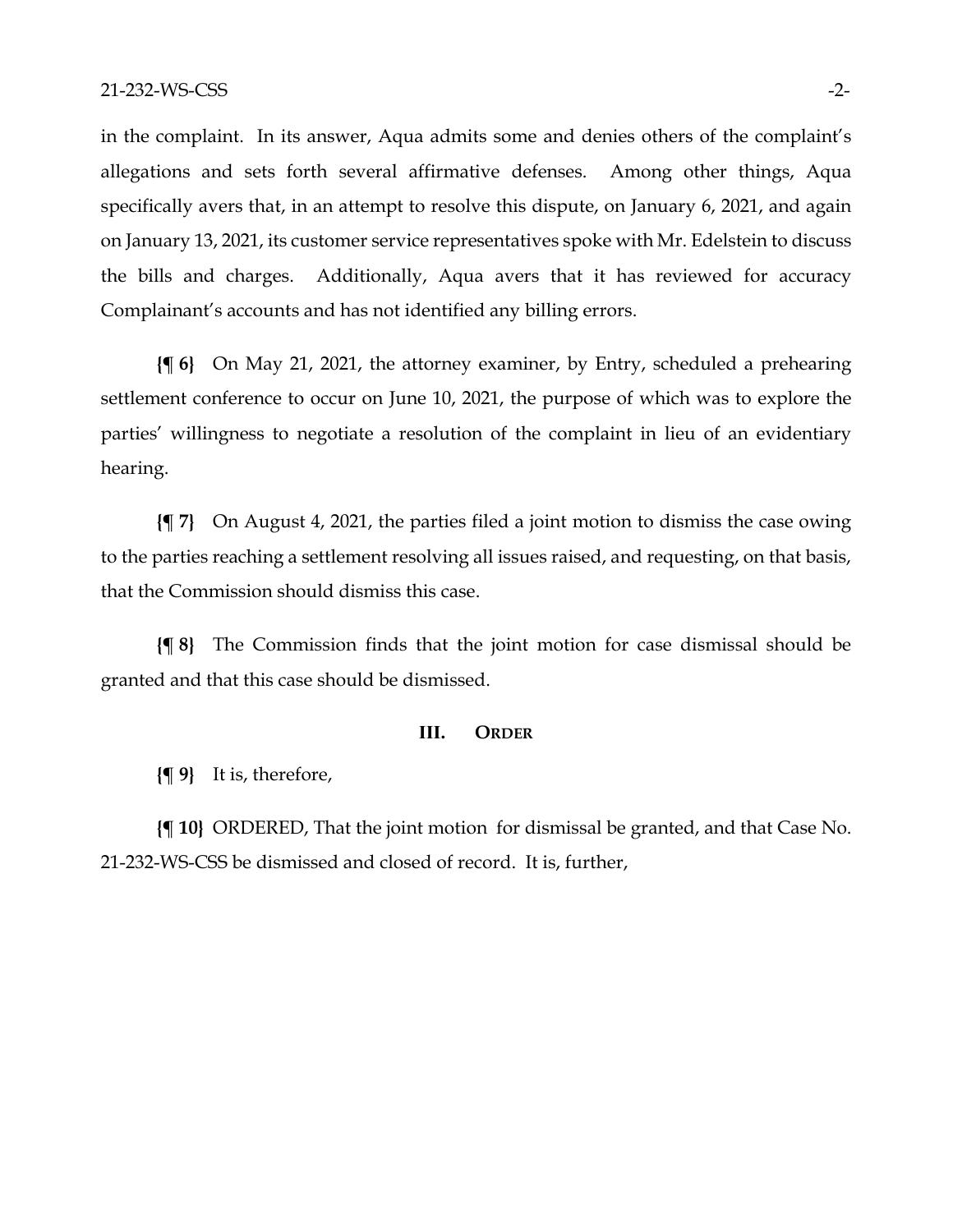**{¶ 11}** ORDERED, That a copy of this Entry be served upon all parties of record.

# **COMMISSIONERS:**

*Approving:* 

Jenifer French, Chair M. Beth Trombold Lawrence K. Friedeman Daniel R. Conway Dennis P. Deters

JMD/mef